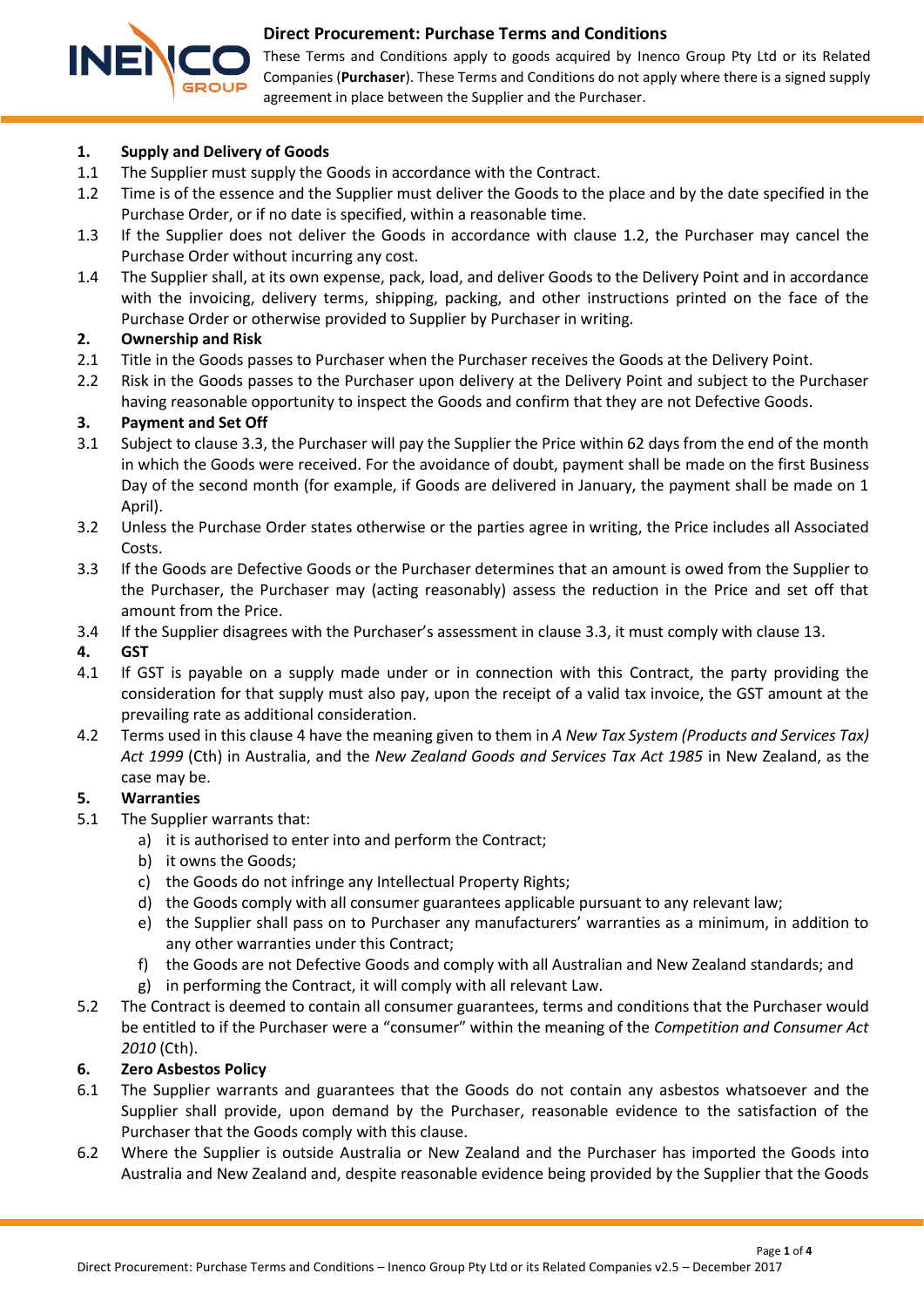

These Terms and Conditions apply to goods acquired by Inenco Group Pty Ltd or its Related Companies (**Purchaser**). These Terms and Conditions do not apply where there is a signed supply agreement in place between the Supplier and the Purchaser.

do not contain asbestos, following independent testing by the Purchaser it is discovered that the Goods contain asbestos (**Asbestos Goods**), the Supplier must, at the Purchaser's option, replace the Goods, reimburse or give credit to the Purchaser for the value of the Asbestos Goods.

- 6.3 If required by Law, any Asbestos Goods must be destroyed by the Purchaser using the method required by relevant Law. The Supplier must reimburse the Purchaser for all costs and expenses incurred as a result of or in connection with the destruction of the Asbestos Goods.
- 6.4 Clauses [11](#page-1-0) and [12](#page-2-1) apply in the case of Asbestos Goods to the extent possible in accordance with the Law.

# <span id="page-1-4"></span>**7. Confidentiality**

7.1 Each party agrees not to disclose any Confidential Information for a period of 7 years following supply of the Goods.

# <span id="page-1-5"></span>**8. Intellectual Property**

- 8.1 Purchaser acknowledges that the Intellectual Property Rights in the Goods remain vested in the Supplier.
- <span id="page-1-1"></span>8.2 The Supplier grants to the Purchaser an irrevocable transferrable, non-exclusive, royalty-free licence to use the Intellectual Property Rights in the Goods for the purpose of marketing and selling the Goods worldwide.
- 8.3 The Supplier must take all necessary steps to protect and register the Supplier's Intellectual Property Rights in Australia, New Zealand and any other jurisdiction in which the Supplier manufactures all or part of the Goods.
- 8.4 The Supplier warrants that it is entitled to grant the licence in clause [8.2.](#page-1-1)
- 8.5 The licence granted under claus[e 8.2](#page-1-1) applies for as long as the Purchaser holds the Goods, after which, upon resale of the Goods, such licence shall be transferred to the Purchaser's customers. The Supplier must not use the Purchaser's Intellectual Property Rights without the Purchaser's prior express written consent.

### **9. Insurance**

- 9.1 The Supplier must hold and maintain a policy of public and product liability insurance of not less than \$20 million per claim for the duration of the Contract.
- 9.2 The policy must cover the Supplier for any Liability in connection with the Contract and arising from:
	- a) personal injury or death; and
	- b) loss or damage to property.
- 9.3 Upon request, the Supplier must provide the Purchaser with a copy of the certificate of currency.

# <span id="page-1-6"></span>**10. Indemnity and Limit of Liability**

- <span id="page-1-2"></span>10.1 The Supplier is liable for and must indemnify and hold the Purchaser harmless from and against any Liability arising out of or in connection with:
	- a) the Supplier's breach of the Contract;
	- b) actual or alleged Intellectual Property Rights infringement;
	- c) Defective Goods and Asbestos Goods;
	- d) personal injury or death;
	- e) any wilful, unlawful or negligent act by the Supplier or that of its employees, agents or contractors; and
	- f) damage to Purchaser or third party property

arising out of or in connection with the supply of Goods by the Supplier.

- 10.2 The Supplier's liability under clause [10.1](#page-1-2) shall be reduced to the extent that any Liability is caused or contributed to by the Purchaser's wilful misconduct or negligence, or that of the Purchaser's employees or agents.
- 10.3 The Purchaser is not liable to the Supplier for any Consequential Loss, howsoever arising.

#### <span id="page-1-0"></span>**11. Product Recall**

- <span id="page-1-3"></span>11.1 If a Product Recall is initiated, the Supplier must:
	- a) provide all necessary assistance to enable the Purchaser to return the Goods to the Supplier;
	- b) pay for the cost of all advertising, freight and any other costs incidental to the Product Recall, including the Purchaser's reasonable internal costs; and
	- c) refund the Purchaser the Price of the Goods.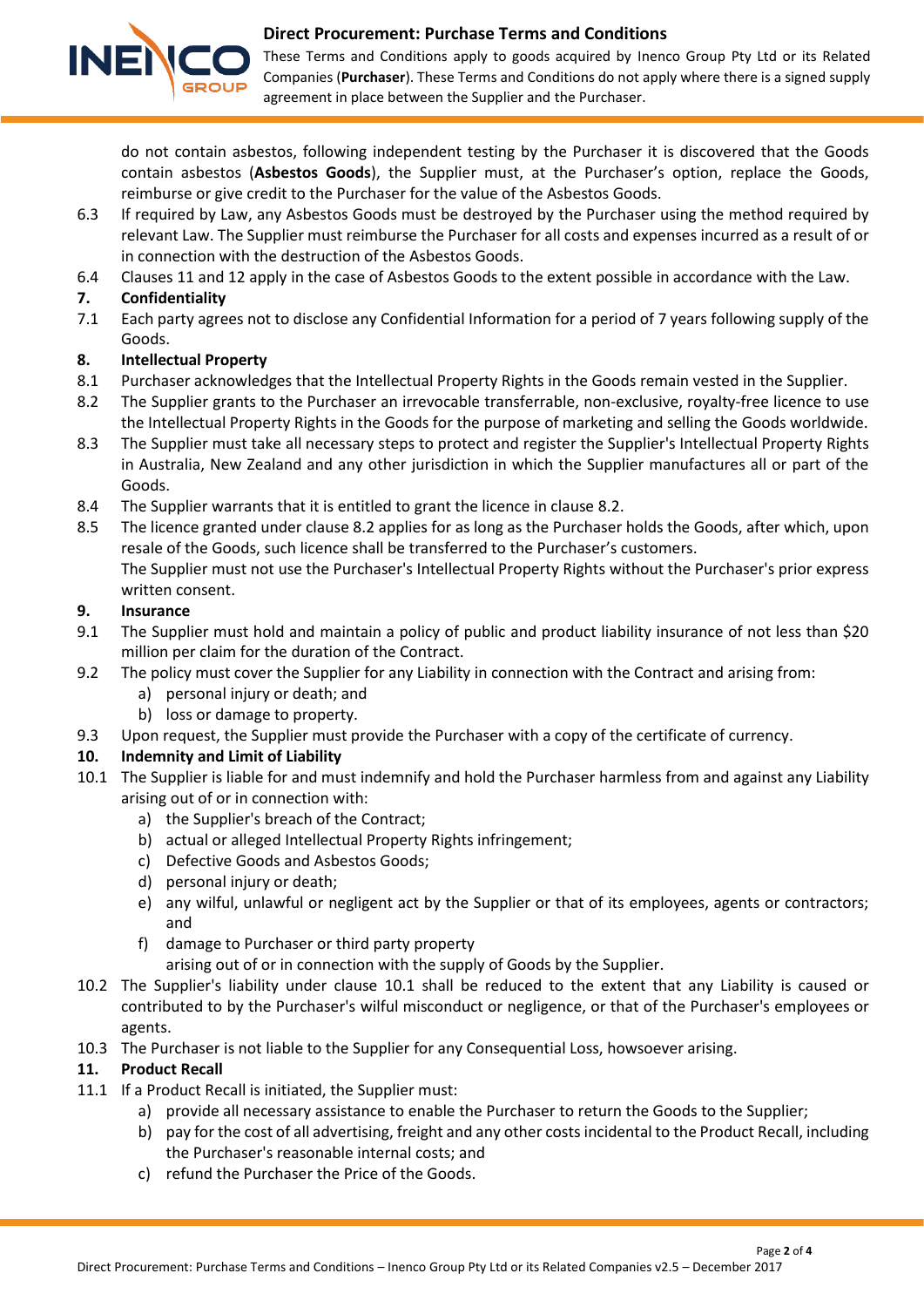

These Terms and Conditions apply to goods acquired by Inenco Group Pty Ltd or its Related Companies (**Purchaser**). These Terms and Conditions do not apply where there is a signed supply agreement in place between the Supplier and the Purchaser.

### <span id="page-2-1"></span>**12. Defective Goods**

- 12.1 If the Supplier delivers any Defective Goods, the Purchaser may (in addition to its right under clauses [3.3](#page-0-1) and [11.1\)](#page-1-3) reject the Defective Goods, in which case the Supplier, at the Purchaser's option, must either:
	- a) accept the return at the Supplier's risk and expense or require the Supplier to collect the Defective Goods; and
	- b) require the Supplier to replace the Defective Goods free of charge; or
	- c) reimburse the Price or provide credit to the Purchaser.

### <span id="page-2-0"></span>**13. Disputes**

- 13.1 If a dispute arises between the parties, either party may provide the other party with a Dispute Notice.
- 13.2 If a party receives a Dispute Notice, it must nominate a senior representative with authority to settle the dispute.
- <span id="page-2-2"></span>13.3 Within 10 Business Days of receiving the Dispute Notice, the senior representatives must meet at least once to attempt, in good faith, to settle the dispute.
- 13.4 If, after complying with clause [13.3,](#page-2-2) the dispute is not resolved, either party may immediately commence proceedings.
- 13.5 Nothing in this clause [13](#page-2-0) prevents a party from seeking interlocutory relief.
- 13.6 If a dispute arises, the parties must continue to perform their obligations under the Contract.

### **14. Termination**

- 14.1 The Purchaser may terminate this Contract without cause at any time upon prior reasonable notice to the Supplier.
- 14.2 If the Supplier breaches a material obligation under the Contract, Purchaser may immediately cancel any Purchase Order or terminate the Contract and, subject to clause [3.3,](#page-0-1) will only be liable to pay the Supplier for the Goods supplied in accordance with the Contract.
- 14.3 If Purchaser breaches clause [3,](#page-0-3) the Supplier must comply with claus[e 13.](#page-2-0)
- 14.4 If either party becomes Insolvent, the other party may, by notice in writing, immediately cancel any Purchase Orders or terminate the Contract.

#### **15. General**

- <span id="page-2-3"></span>15.1 Clauses [5,](#page-0-4) [6,](#page-0-5) [7,](#page-1-4) [8,](#page-1-5) [10](#page-1-6) and this claus[e 15.1](#page-2-3) survive termination of the Contract.
- 15.2 Neither party can assign or otherwise transfer its rights and obligations under this Contract to a third party without the prior written consent of the other party, consent which cannot be unreasonably withheld. The Purchaser may assign or otherwise transfer its rights and obligations under this Contract or Purchase Order to a Related Company without the consent of the Supplier.
- 15.3 The Contract forms the entire agreement and no other terms (including any references on a quote and/or tax invoice to Supplier's own terms and conditions of sale) govern the supply of the Goods by the Supplier.
- 15.4 The Purchaser's rights under the Contract can only be waived by the Purchaser in writing.
- 15.5 If a term of the Contract is held to be unenforceable, that term may be severed from the Contract without affecting the enforceability of the remaining terms.
- 15.6 The Contract is governed by the Laws of New South Wales.

# **16. Definitions**

**Associated Costs** means costs of packaging, packing, insurance, freight, transportation, insurance, shipping, storage, handling, demurrage, cartage, packaging or similar charges and taxes (other than GST).

**Business Day** means a day other than a Saturday, Sunday or a public holiday in Sydney, New South Wales.

**Confidential Information** means information relating to the other party which has come into the party's possession as a result of or in connection with the Contract (including Intellectual Property Rights), but excludes information which is required to be disclosed by Law.

**Contract** means the Terms and Conditions and any Purchase Orders as varied by the Purchaser from time to time. **Consequential Loss** means any consequential loss including, but not limited to, any special, indirect, incidental, exemplary or consequential damages or losses of any kind such as loss of profit or anticipated profit, loss of production, loss of goodwill or reputation, loss of savings or anticipated savings, loss of inventory, cost of capital, loss of revenue or anticipated revenue, loss of use or equipment or loss of contract or business opportunity.